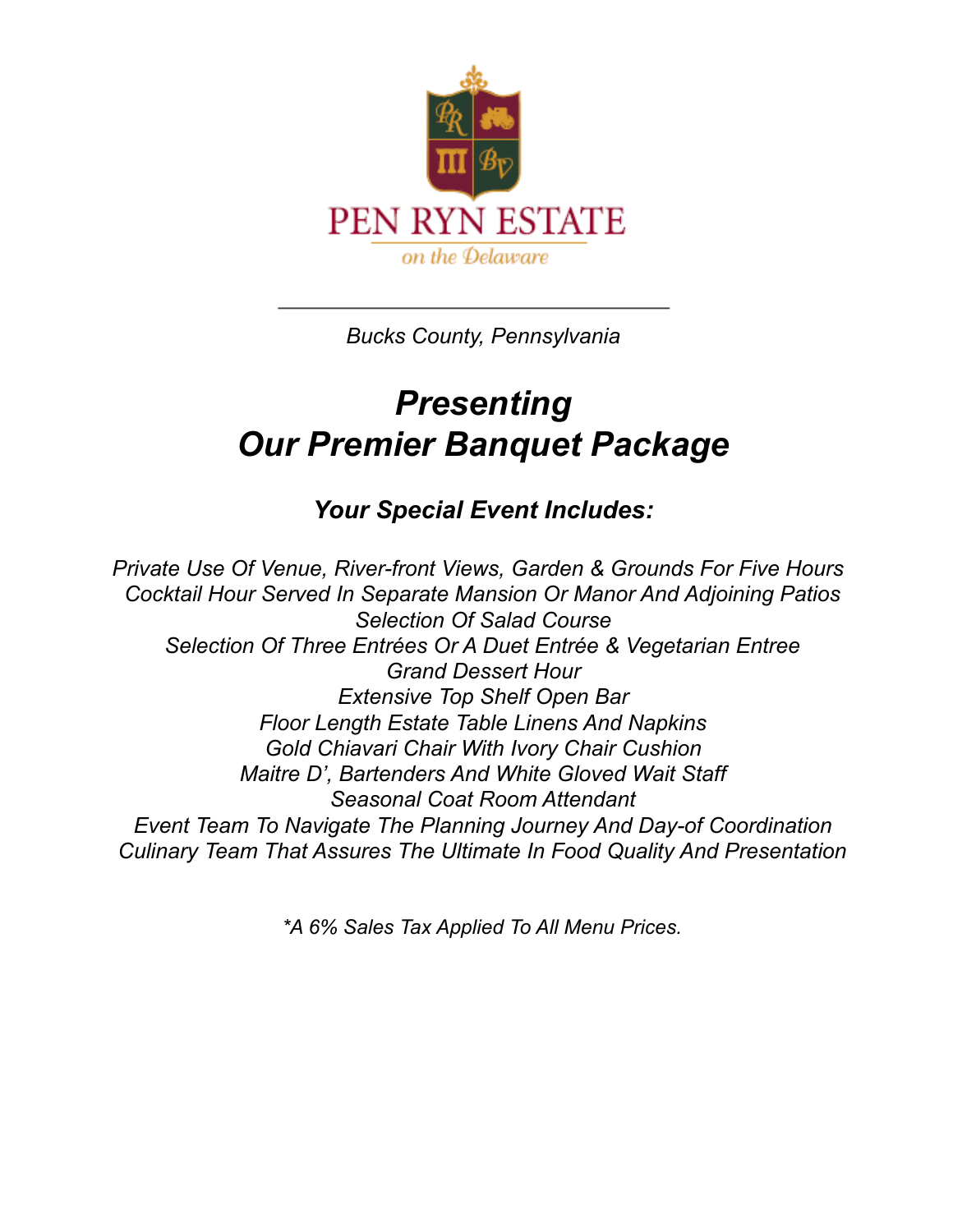### **Cocktail Hour**

*For The First Hour, Guests Are Greeted With White Gloved Servers Butlering Twenty One Handmade Hors D'Oeuvres. Three Cocktail Stations Are Displayed For Guests To Enjoy In The Cocktail Hour Spaces!*

#### **Twenty One Butlered Hor D'oeuvres**

- Quinoa & Zucchini Fritter, Basil Puree - Mini Maryland Crab Cakes With Mango Chutney - Roasted Pork, Provolone & Rapini Spring Roll - Tempura Shrimp With Sweet Chili Sauce - Hoisin Plum Sauce Chicken & Cilantro Dumpling - Lobster Arancini With Old Bay Remoulade - Cauliflower "Wings" With Gorgonzola Dip - Rye Toast With Smoked Salmon Mousse - Bacon Wrapped Dates - Spicy Ahi Tuna, Wasabi Cracker & Pickled Ginger - Spinach & Artichoke Phyllo Canape - Hummus Shooters With Herb Bread Sticks - Mesquite Chicken Quesadillas With Salsa Fresca - Bacon Wrapped Seas Scallops With Lemon Essence - Micro Cheese Burgers On Brioche Bun - Crispy Vegetable Egg Rolls With Orange Ginger Sauce - Fig & Goat Cheese Flatbread - Cocktail Franks With Dijon Mustard - Blacked Beef Sirloin With Roquefort Cream -Prosciutto Wrapped Asparagus - Artichoke, Olive, & Tomato Antipasto Skewers

### **Three Cocktail Stations Mac And Mash Bar**

Mashed Yukon & Sweet Potatoes Four Cheese Macaroni N Cheese In Martini Glasses. Toppings: Potato & Tortilla Chips, Sour Cream, Broccoli, Bacon, Bleu Cheese, Queso, Salsa, Chipotle Ranch

#### **Farmers Market Display:**

Imported & Domestic Cheese Display, Basil Pesto Seasoned Tomato-Fresh Mozzarella Salad Crudités And Grilled Vegetables, Oven Baked Kale Chips, Grilled Pita, Flatbread Crackers, Sliced Artisan Loaves Jalapeno-Ranch, Dijon Mustard, Avocado Dipping Sauces, Black Bean And Traditional Hummus

#### **Taste Of Tuscany:**

Farfalle Primavera With Garlic And Oil Gemelli Alfredo Topped With Sun Dried Tomatoes Red And White Mussels Fresh Vegetable Crudite With Vinaigrette Grilled Vegetable Salad, Pasta Salad And Pitted Olives, Artisan Breads, Garlic Bread, Parmesan Cheese, Crushed Red Pepper Flakes And Antipasto Salad

#### **Enhancements:**

-Chilled Jumbo Shrimp: Old Bay Gulf Shrimp, Cocktail Sauce: \$ Per Piece, 50 Piece Minimum -Baby Lamb Chops: Red Wine Infused Dijon & Herb Crusted: \$ Per Piece, 50 Piece Minimum -Additional 30 Minutes Of Cocktail Hour: \$ Per Person *\*Ask About Our Seasonal Additions \**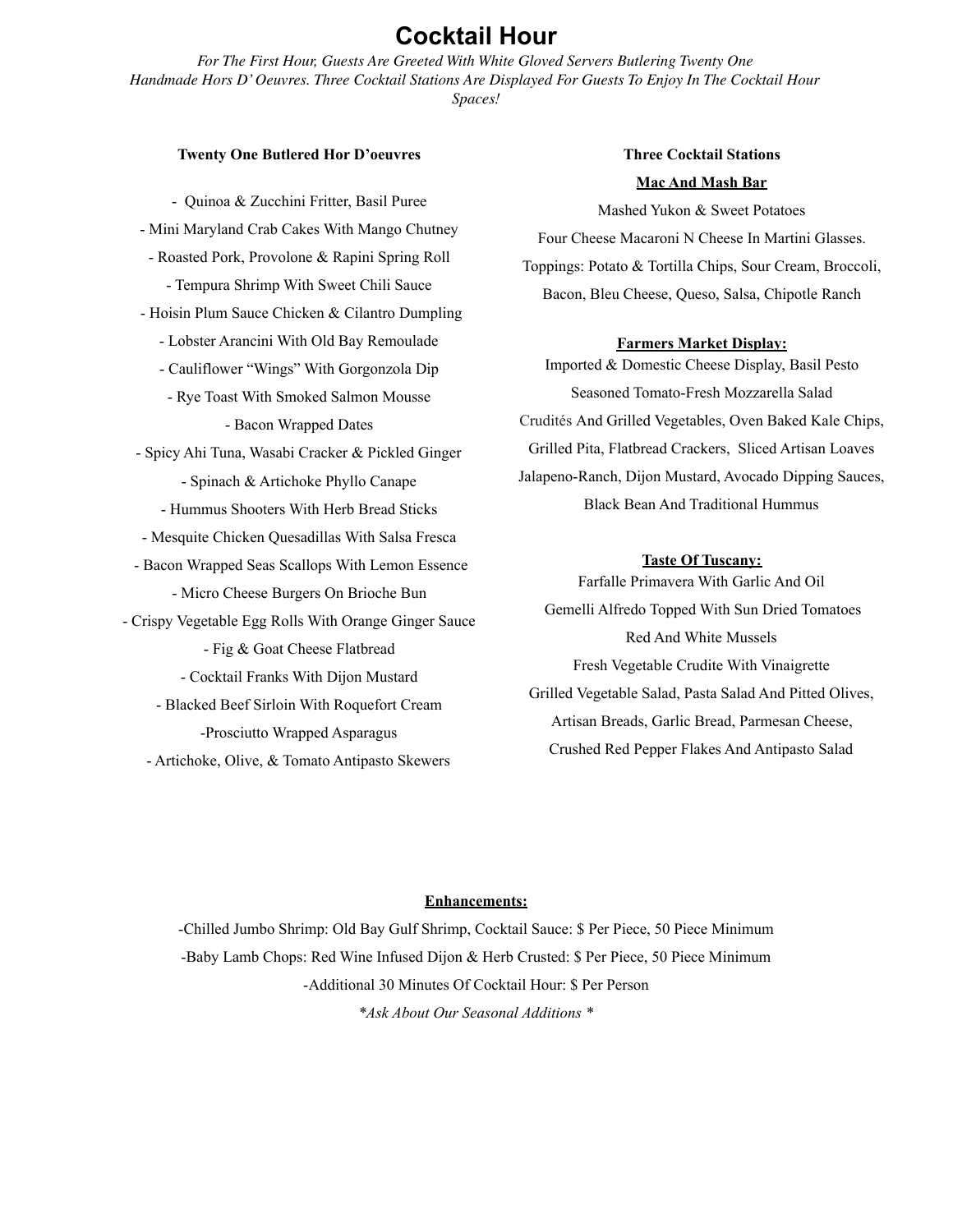## **Beginning Courses**

*At The End Of Cocktail Hour, Guests Are Invited Into The Grand Ballroom For The First Course Choose One Of The Following Salads With Rolls And Seasonal Butter -ask About Our Soup Options; Have Both Soup And Salad = \$pp*

**Salads**

#### **Pen Ryn**

Petite Field Greens & Romaine Topped With Seedless Cucumbers, Grape Tomatoes, Shredded Carrots And Herbed Croutons. Finished With Fresh Herb Champagne Vinaigrette

**Caesar**

Chopped Hearts Of Romaine Tossed In Creamy Fresh Garlic & Locatelli Cheese Dressing Topped With Parmesan Cheese And Garlic Croutons

**Beet**

Baby Spinach Accompanied By Roasted Beets, Vermont Chèvre, Toasted Walnuts And Red Onion. Served With Creamy Oven Roasted Shallot & Herb Vinaigrette

**Belle Voir**

Mixed Greens, Toasted Pine Nuts, Dried Cranberries, Crumbled Feta Cheese. Served With A Raspberry-Red Wine Vinaigrette

**Caprese**

Arcadian Blend Baby Lettuce Accented With Sun-Ripened Grape Tomatoes, Pesto Marinated Fresh Ciliegine Mozzarella And Aged Balsamic Vinaigrette. Served With A Rosemary Olive Focaccia

**Iceburg**

Crisp Wedge Garnished With A Crisp Bacon Strip, Roma Tomato Concasse, Red Onion, Creamy Maytag Bleu Cheese And Red Wine Vinaigrette \_\_\_\_\_\_\_\_\_\_\_\_\_\_\_\_\_\_\_\_\_\_\_\_\_\_\_\_\_\_\_\_\_\_\_\_\_\_\_\_\_\_\_\_\_\_\_\_

#### **Beginning Enhancements**

#### **Pasta Course:**

*To Be Served Prior To Salad Or Soup Course / \$pp*

#### **Roasted Vegetable & Cheese Ravioli**

Vegetable Primavera & Tomato Ragu, Finished With Pine Nuts And Fresh Herbs

#### **Shiitake Mushroom Agnolotti**

With Spinach And Bleu Cheese, Served With Gorgonzola Cream Sauce And Roasted Red Peppers

#### **Tortellini Pomodoro**

Four Cheese Stuffed Pasta In Fresh Tomato Sauce With Parsley And Shredded Parmesan Cheese

#### **Manicotti Bolognese**

Fresh Basil And Garlic Scented Classic Ground Sirloin Meat Sauce

#### **Intermezzo Course**

*To Be Served After Soups, Salad Or Pasta Course*

**Lemon, Champagne Or Raspberry** Garnished With A Mint Leaf In A Martini Glass / \$pp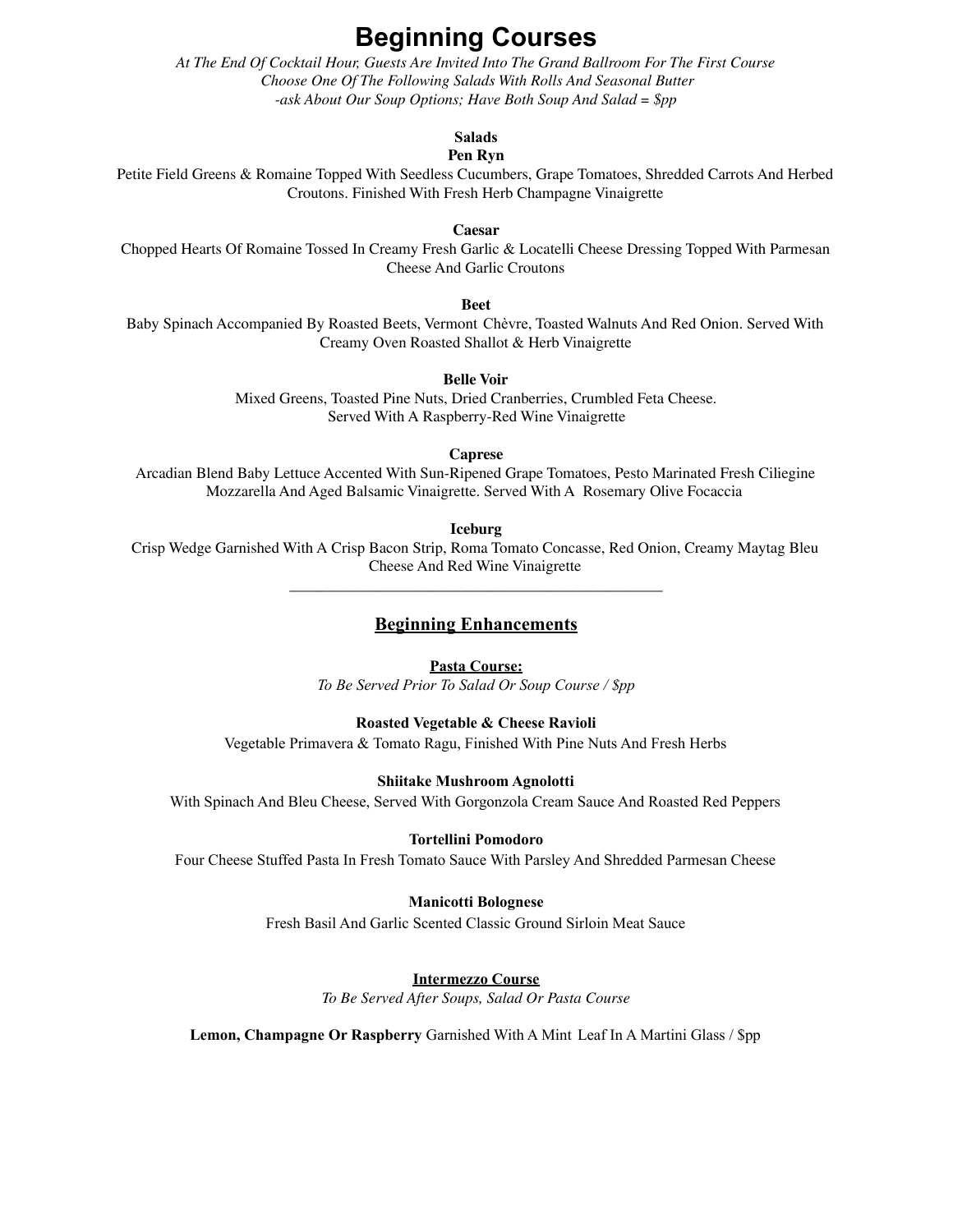## **Main Course**

*Choice Of Three Single Entrées Or A Duet Entrée, Plus A Vegetarian Entrée From The Farm, Sea And Block Entrees Include Chef's Choice Of Starch And Vegetables*

#### **From The Farm:**

*Chicken Pen Ryn* Wine Infused, Mushroom Ragout Over Orzo With Corn And Baby Carrots / \$

*Chicken Francaise* Asiago-Egg Battered Breast With White Wine, Lemon- Caper Veloute / \$

*Chicken Bruschetta* Herbed Panko Crusted Chicken Breast, Stewed Tomato, Onion And Balsamic Compote, Parmesan Cheese / \$

*Stuffed Chicken Breast* Prosciutto Parma Ham, Smoked Mozzarella Cheese & Basil-enriched Pesto Cream / \$

*Chicken Florentine* Baby Spinach & Fresh Mozzarella, Sun Dried Tomato Chablis Reduction / \$

#### **From The Block:**

*Short Rib* Boneless Rib, Slow Cooked, Red Wine Marinated With Roasted Baby Carrots And Shallots Over Horseradish Mashed Yukon Gold Potato / \$

#### *Stuffed Pork Chop* Savory Prosciutto, Artichoke And Asiago Cheese Stuffing Topped With Fire Roasted Red Pepper Cream / \$

*Pork Tenderloin* Chili, Cumin, Garlic Marinade, Served With Caramelized Apple And Fig Compote / \$

*Veal Medallions Forestiere* Sauteed Onions, With Mushroom Cream Sauce / \$

*Char Broiled New York Strip Steak* Topped With A Roasted Shallot, Mushroom, Gorgonzola Fondue / \$

*Roasted Duckling, Raspberry Grand Marnier* Served With Wilted Kale, Smashed Yams / \$

*Filet Mignon* Burgundy Infused Glaze, French Fried Sweet Onions / \$

*Veal Chop* Sundried Tomato, Crumbled Goat Cheese, Risotto And Asparagus, Balsamic Spiked Demi / \$

#### **From The Sea:**

*Broiled Tilapia* Finished With A Charred Lemon-chive Butter / \$

*Atlantic Flounder Roulade* Citrus, Fresh Herb Sauce, Vegetable-orzo Pilaf / \$

*Miso Marinated Salmon Fillet* Baby Bok Choy With Asian Black Plum Puree, Wonton Crisps / \$

*Salmon Florentine* Spinach, Parmesan Cheese,Garlic- Roasted Pepper Coulis / \$

*Mediterranean Branzino Fillet* Oven Roasted With Fresh Lemon, Capers, Tomatoes And Fresh Herbs / \$

*Bacon Wrapped Salmon* Steamed Asparagus, Quinoa Pilaf, Balsamic Glaze / \$

*Chilean Sea Bass Fillet* Potato & Wasabi Pea Crusted, Saffron Sauce / \$

*Jumbo Lump Maryland Crabcake* Fresh Citrus Zest Infused Tomato-Olive Cocktail Sauce / \$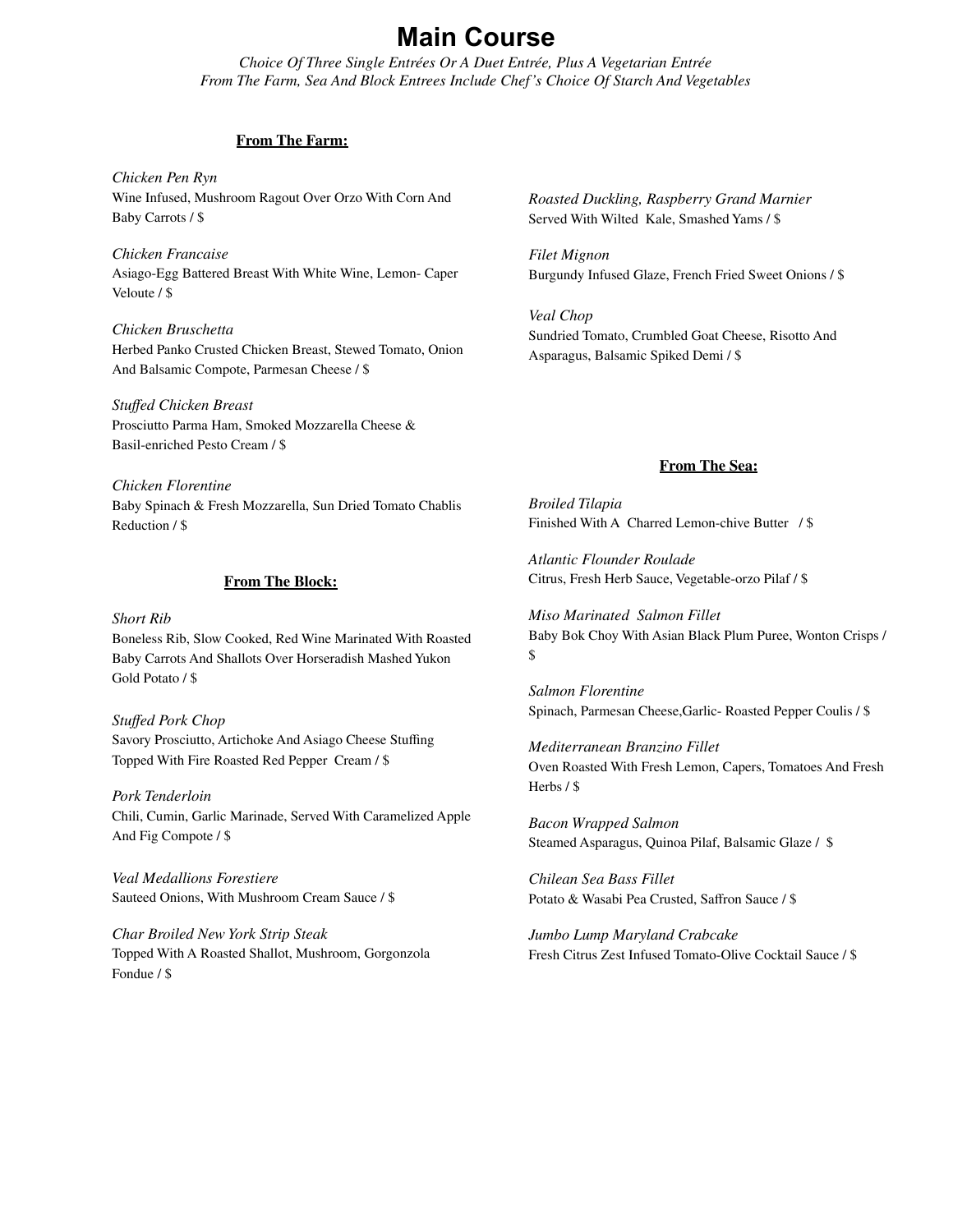#### **Perfect Duet**

*Chicken Bruschetta And Wild Salmon* Grilled Chicken Bruschetta And Roasted Salmon With Dilled Mustard Cream Over Rice Pilaf / *\$*

*Chicken Francaise And Grilled Shrimp* Chicken Breast Francaise And Grilled Shrimp With Tomato-Olive Compote / \$

*Wild Salmon And Petite Filet* Charbroiled Tenderloin- Honey Roasted Salmon, Fresh Dill-Mustard Cream Sauce / \$

*Wild Salmon And Boneless Short Rib* Red Wine Marinated Beef Ribs - Honey Roasted Salmon, Fresh Dill- Mustard Cream Sauce / \$

*Petite Filet And Crab Cake* Served With Bourbon, Triple Peppercorn Emulsion And Cajun Remoulade Sauce / \$

*Royal Couple* Center-cut Filet Mignon, Cabernet Reduction, Broiled Cold Water Lobster Tail, Citrus Segments, Butter / \$

#### **From The Earth**

*Roasted Vegetable & Ricotta Cheese Ravioli* Served With Vegetable-Tomato Ragu / \$

*Eggplant Rollatini Ricotta* Cheese Stuffed And Breaded Eggplant With Asparagus, Peppers And Basil Marinara / \$

*Vegan Tofu Stuffed Pepper* Sautéed Tofu Blended With Eggplant, Zucchini, Onions, Tomatoes And Basmati Rice / \$

*Vegan Grilled Vegetable & Quinoa* Portobello Mushroom, Squash, Zucchini, Red Onions, Eggplant, Asparagus Served Over Quinoa Pilaf With Balsamic Glaze / \$

*Vegetarian Lasagna* Layered Pasta With Four Cheese, Carrots, Spinach, Broccoli, Onions Finished With Red Pepper And Asparagus Garni And Basil Marinara / \$

*Vegetable Wellington* Roasted Vegetables & Cheese, Baked In Puff Pastry Shell With Herbed Sour Cream Garden Gravy / \$

*Vegan Corn Tart* Cornmeal Arepa Dough Tart Shell Filled With Roasted Vegetables And Hummus / \$

### **Choice Tableside - Priced At The Highest Entree For All Guests**

### **Dessert**

*Mini Dessert Station* Miniature Finger Confections Including Cannolis, Eclairs, Cookies, Brownies, Blondies, Chocolate Mousse, Petit Fours, Cream Puffs, Seasonal Fruits

> *Coffee And Tea Station Included \*Add Ice Coffee, Hot Chocolate Or Espresso To The Station: \$ per person*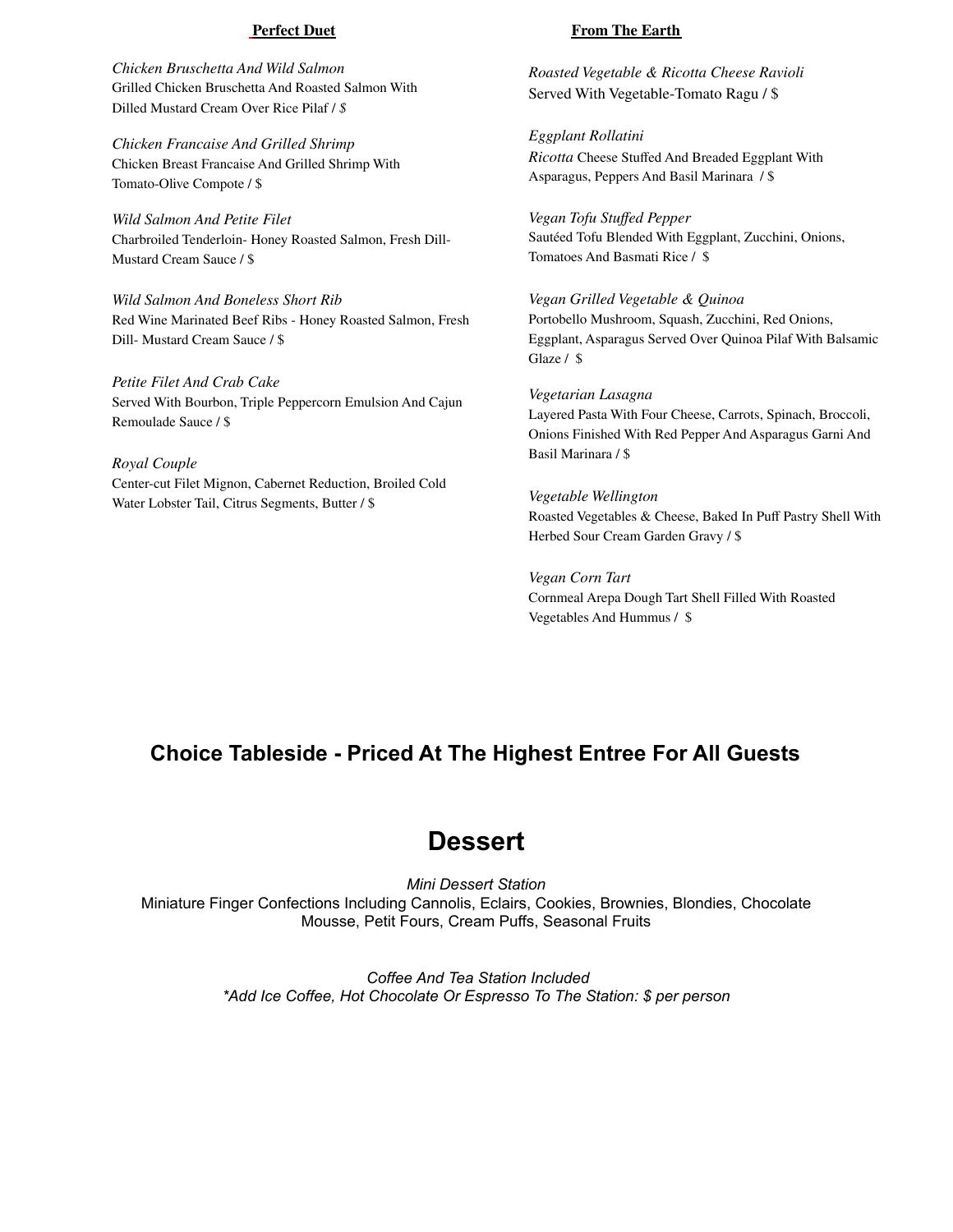## **5 Hour Top Shelf Open Bar**

Bar Will Open Ten (10) Minutes Prior To Scheduled 'Start' Time, And Closes Ten (10) Minutes Prior To The Scheduled 'End'

Time.

#### **House Wines And Champagne**

Your Guests Will Be Offered The Choice Of: Chardonnay, Pinot Grigio, Sauvignon Blanc, Cabernet Sauvignon, Pinot Noir, Rose And Champagne

**Domestic Beer**

Coors Lite, Yuengling Lager, And Sam Adams Seasonal Draft + O'douls Non-Alcoholic Bottled Beer

#### **Spirits**

Titos, Absolut, Stolichnaya, Svedka Clementine, Svedka Raspberry, Svedka Vanilla, House Vodka, Bombay Sapphire, Tanqueray, House Gin, Bacardi Silver Rum, Malibu Rum, Captain Morgan Spiced Rum, Jack Daniels, Old Gran Dad, Jim Beam, Southern Comfort, Crown Royal, Jameson Whiskey, Tullamore Dew, Windsor Canadian, Seagram's Seven, Vo Seagram's, Dewars, Glenfiddich, Jose Cuervo, Dry & Sweet Vermouth, Amaretto, Christian Brother's Brandy, Courvoiser Vs, Blackberry Brandy, Sambuca, Triple Sec, Peachtree Schnapps, Kahlua, Bailey's, Sour Apple Pucker, Frangelico, White Creme De Menthe, Green Creme De Menthe, White Creme De Cocoa Sloe Gin, Drambuie, Chambord, Dom B & B, Grand Marnier

> **Also Included Are Soft Drinks, Mixers, And Fruit Juices \* Feel Free To Inquire About Pricing Or Availability For Any Item Not Listed\***

> > **\*\*\*\*\*\*\*\*\*\*\*\*\*\*\*\*\*\*\*\*\*\*\*\*\*\*\*\*\*\*\*\*\***

### **Referrals**

#### **Radisson Hotel**

2400 Old Lincoln Highway, Trevose Pa. 19053 Contact: Rochelle Morris: 267 525 4008 Email: Rochelle.Frondale@Radisson.Com

### **Yellowbird Bus Shuttle Company**

Provide Your Guests With Transportation!

48 Passenger Yellow School Bus

Contact: 7700 State Road Philadelphia PA 19136 Phone: 215.289.1022

### **Limo Today**

Contact: Glenn, (215) [352-1500](https://www.google.com/search?q=limo+today&rlz=1C1CHBF_enUS814US814&oq=limo+today+&aqs=chrome..69i57j0l5.1906j0j7&sourceid=chrome&ie=UTF-8#) 3600 Street Rd, Bensalem, PA 19020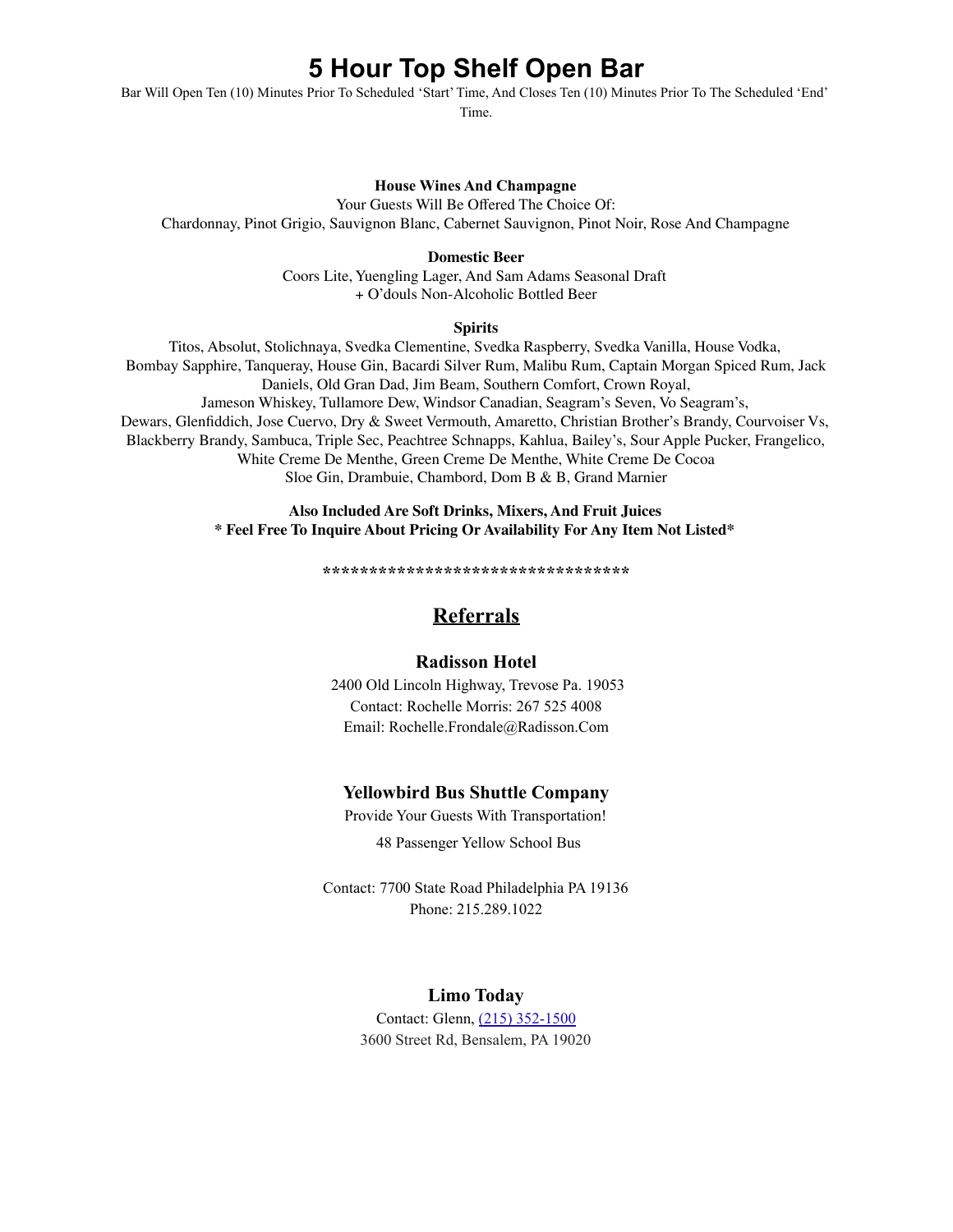## **Enhancements**

**Pre-party Open Bar**

Our Top Shelf Open Bar Is Available To You 1 Hour Prior To The 'Start" Time Of The Event! Let Our Experienced Bartenders Take Care Of You And Those Sharing Your Special Day. \$ Per Hour Pre Function Time + Bartender Fee / \$

#### **Outdoor Fire Pit Accompanied By 2 Heaters**

Gather Round Our Open Flame Fire Pits Of Seasoned Hardwood Logs, Placed On A Brick Patio With Two Heaters And Whittled-Tip Birch Wood Sticks / \$

> **Table Setting** Gold Or Silver Charger Plates / \$ Per Plate Chivari Chair Sash / \$ Per Chair Colored Poly Napkin / \$ Per Napkin

#### **Pricing Available Upon Request**

Uplights - Amber Uplights \$ Or Color \$ per Valet Parking - \$ Per Attendant - Minimum Of 4 Attendants Additional Waitstaff Or Bartender - \$per Indoor Sparkler Machine

*All Rentals, Displays And Decorations Must Be Coordinated Through Pen Ryn Estate, Inc. Staff. Any Rentals, Displays And Decorations Not Listed Must Be Provided Or Pre-Approved By Pen Ryn Estate, Inc. Should The Need Arise, Hosts Are Required To Utilize Pen Ryn's Reception Enhancements As Listed Above.*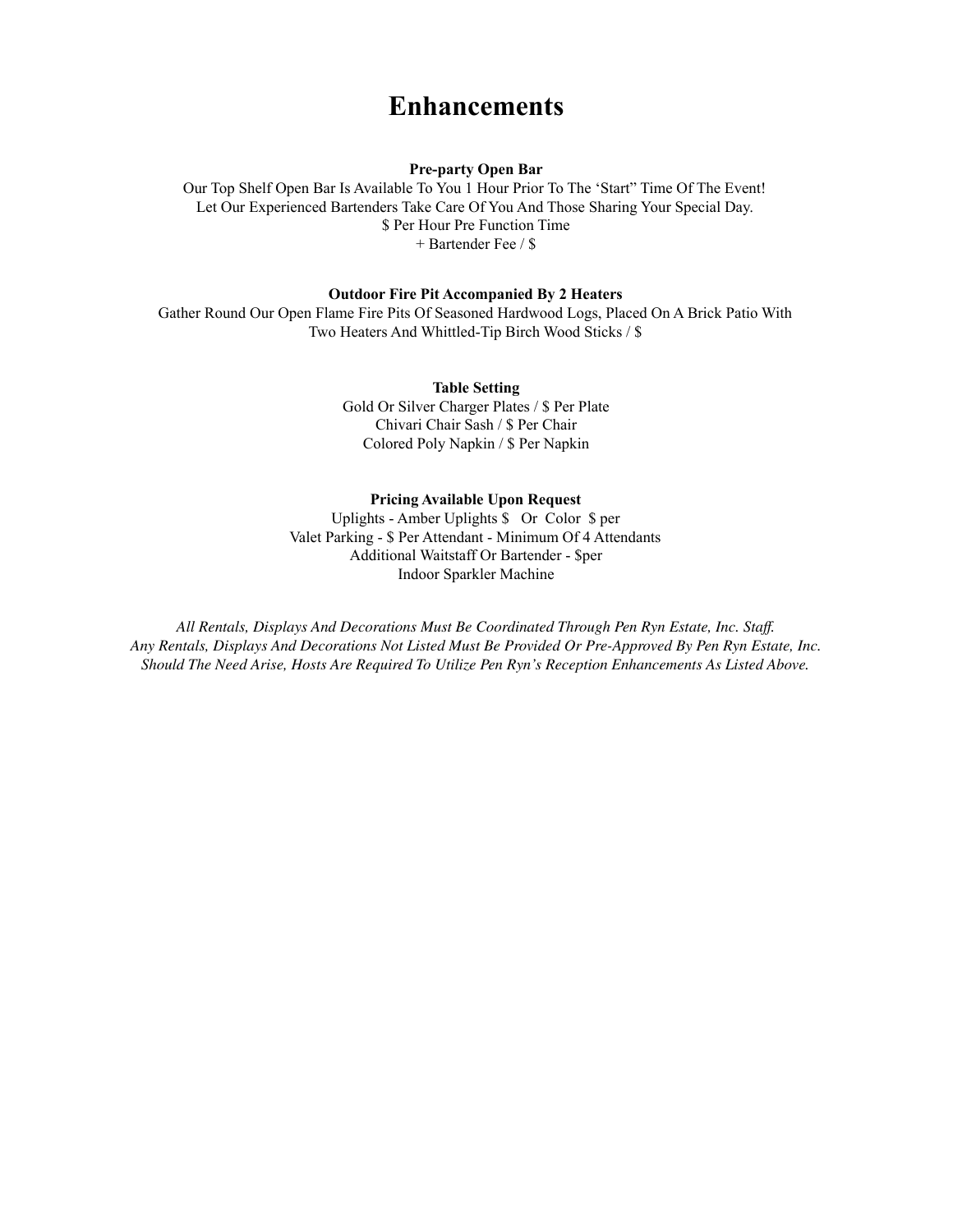## **Enhance Your Cocktail Hour**

*Add Unique Options For Your Cocktail Hour. One Hour Availability Pricing Per Person*

#### *Bruschetta And Hummus Martini Bar*

Sliced Multigrain Loaves, French Ficelle, Kalamata Olive Ciabatta, Grilled Pita And Flatbread Crackers Surrounded By Classic Tomato Bruschetta, Baba Ganoush, Garlicky Hummus, Spinach-artichoke Dip And Guacamole. Accent Your "Martini With Roasted Peppers, Caramelized Onions And Imported Olives / \$

#### *Asian Stir-fry Station* Ginger Scented Teriyaki Kimchi Chicken With Fresh Broccoli Over Ginger Stir Fried Rice Or

Korean Style Beef Bulgogi, Hot Pepper Flake Spiced Steak, Fire Roasted With Sesame Oil, Mushrooms & Fresh Garlic. Served Over Fried Rice With Scallions And Lettuce Cups Accompanied By Wasabi Peas, Sriracha And Sesame Ginger Sauces, Chopsticks And Fortune Cookies / \$

#### *Brussel And Bacon Bar*

Sauteed Brussel Sprouts, Bacon, Cheese Sauce And Caramelized Onions / \$

#### *Risotto Bar*

Sweet Water Shrimp, Asparagus And Portobello Risotto, Chicken And Basil Risotto, Parmesan Risotto / \$

#### *Southern Mini Taco & Fajita Station*

Fiesta Cilantro Chicken And Corona Marinated Beef With Grilled Bell Peppers, Sweet Onions, Mini Flour Tortillas, Taco Shells, Shredded Cheese, Salsa, Guacamole, Sour Cream And Jalapenos / \$

#### *Tailgate Station - Chef Attended Station*

Boneless Wings, Hot Dogs, Mini Meatball Parmesan Sandwich, Mini Roast Beef & Cheddar Served On An Onion Roll / \$

*Maryland Crab Cake Bar - Chef Attended Station* Jumbo Crab Cakes, Sauteed To Order With Sweet Butter. Old Bay Remoulade, Dijon Mustard, Sweet Corn / *\$*

#### *Artisan Flatbread Station*

Handmade Bite-Size Artisan Naan Flatbreads: Pesto Mozzarella, Jerk Chicken, Braised Short Rib Toppings: Sliced Olives, Balsamic Glaze, Feta Cheese,Cilantro Sauce, Hot Sauce, Shredded Cheddar, Chopped Onions & Horseradish / \$

#### *Hibachi Station - Chef Attended Station*

Outdoor Flame Burning Grill With Teriyaki Shrimp, BBQ Mango Beef, Jerk Chicken, Baby Lamb Chops Served With Tropical Sides / \$

#### Seafood Cocktail Martini:

Jumbo Shrimp, Alaskan Crab Claws, Mussels, With Tito's Vodka Infused Cocktail / \$ Add: Oysters \$, Steamed Little Neck Clams \$, Clams On Half Shelf \$

#### *Sushi Station - Chef Attended Station*

Hand-rolled Sushi With California Rolls, Spicy Tuna, Vegetable Roll, Spicy Yellowtail, Shrimp/Tuna/Salmon Nigiri With Soy Sauce, Pickled Ginger, Wasabi, Sesame Seeds / \$

*Porchetta Station- Chef Attended Station* Slow-roasted Seasoned Pig With Broccoli Rabe, Hot Cherry Peppers, Au Jus, Imported Sharp Provolone And South Philly Style Sesame Seed Roll / \$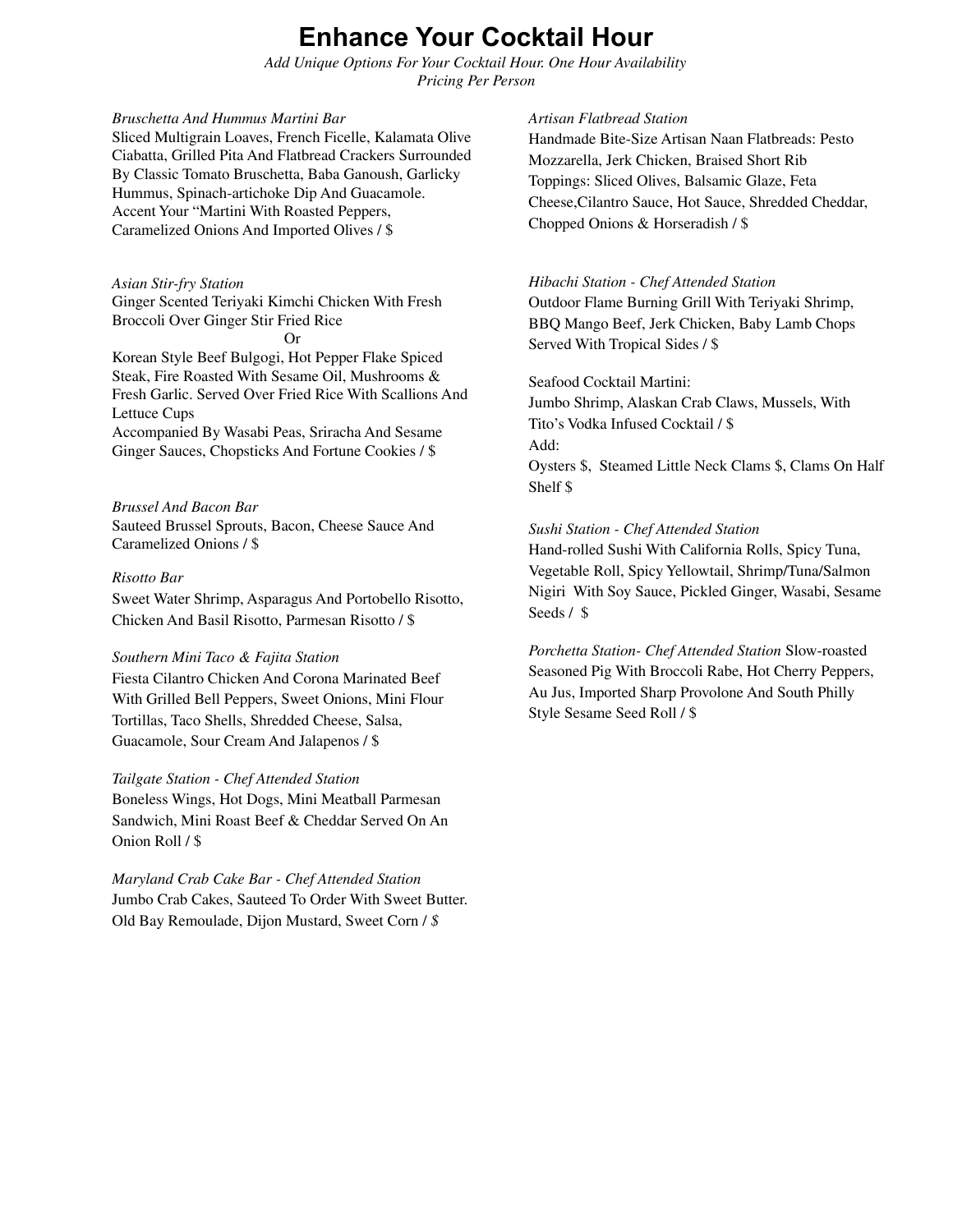### **Dessert Enhancements**

*One Hour Availability*

*Exquisite Estate Display*

Donuts: Assortment Of Glazed, Chocolate, Cinnamon-Sugar, Sprinkles, Old Fashioned, Donut Holes, Display Of Assorted Cupcakes, Assortment Of Mousse Parfaits, Fruit Tartlets, Cheesecake Pops, Cake Pops, Chocolate Dipping Sauce, Strawberries, Pretzel Rods, Churros, Mini Cakes, Macaroons, Assortment Of Candies, Cannolis, Eclairs, Cookies, Brownies, Blondies, Chocolate Mousse, Petit Fours, Cream Puffs, Seasonal Fruits /\$

*Midnight Snack*

Dutch Apple Pie, Peach Pie, Coconut Cream Pie Chocolate, Vanilla, Mint Chocolate Chip Ice Cream Assortment Of Cookies & Farm Fresh Milk *Toppings -* Blueberry & Cherry Compote, Whipped Cream, Chocolate & Caramel Sauces, Crumbled Oreos, M&M's, Sprinkles And Toffee Crumbles / \$

*Grand Ballroom Flambe*

Uniformed Chef's Presenting Flavor, Flare And Flash With A Flambe Dessert Of Bananas Fosters, Cherries Jubilee And Donut Holes. Served Over Vanilla Ice Cream With Create Your Own Toppings Including Shaved Chocolate, Caramel Sauce, Crumbled Oreos, M&M's, Sprinkles, Toffee Crumbles, Pretzel Rods And Churros / \$ -Station Added to Mini Dessert Station-

*Cheesecake Martini Station*

Ny Style Cheesecake Served In Martini Glasses From A Giant Cheesecake With Do It Yourself Toppings Including, Oreos, M&Ms, Chocolate Chips,Graham Crackers, Blueberry & Cherry Compote, Whipped Cream, Chocolate, Caramel, Hazelnut & Coffee Flavored Syrups / \$ -Station Added to Mini Dessert Station-

*S'more Station* Wood Fire Sticks, Marshmallows, Dark Chocolate, Milk Chocolate, Cookies And Cream, Graham Crackers All Around A Open Flame Fire Pit And Heaters / \$

*Cupcakes And Donuts Display*

Treat Your Guests To Everyone's Favorite Snacks: Iced Red Velvet, Vanilla Bean And Chocolate Cupcakes. Donuts Include Glazed Old Fashioned, Dark Chocolate Cake, Sour Cream, And Glazed Crunch + Donut Holes / \$ -Station Added to Mini Dessert Station-

## Add Individual Options To Mini Dessert Table

Assortment Of Donuts / Donut Holes /\$ Per Person Cupcakes /\$ Per Person Mousse Parfaits /\$ Per Person Fruit Tartlets /\$ Per Person Cheesecake Pops / Cake Pops /\$ Per Person Strawberries /\$ Per Person Churros /\$ Per Person Mini Cakes /\$ Per Person Macaroons /\$ Per Person Cheesecake Martini /\$ Per Person Bananas Foster /\$ Per Person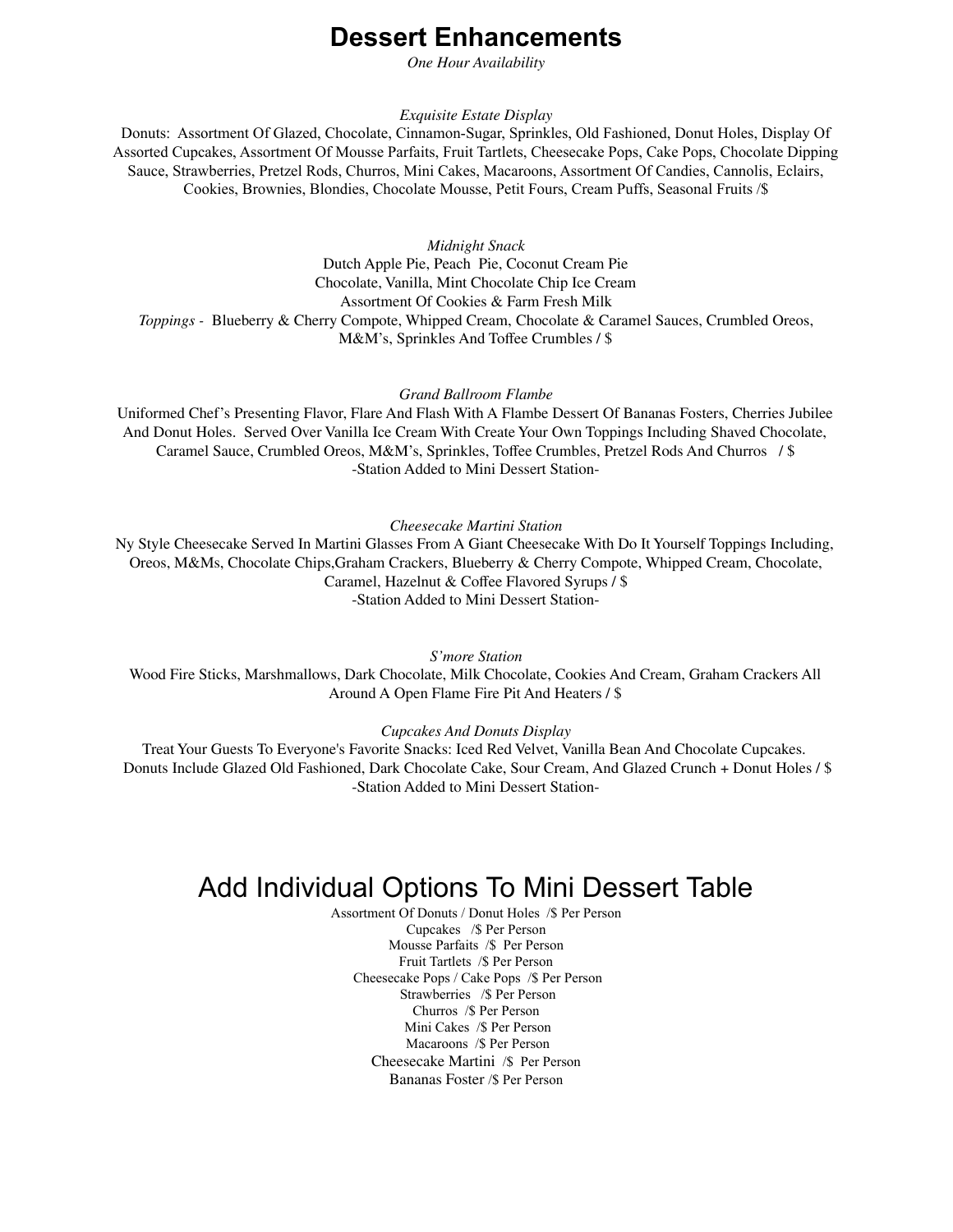## **Grande Finale**

*Send Guests Of With A Grande Finale! Add One Of The Below Stations "To-Go" All Stations Will Be Set Up One Half Hour Before The End Of Your Event*

#### **The Famous Tastes Of Philly Station**

Wit Or Witout Cheesesteaks, Tastykakes, Jumbo Soft Pretzels With Spicy Mustard, Peanut Chews And Water Bottle / \$

#### *Pizza Station*

Assortment Of Cheese, Pepperoni & Roasted Veggie Pies, Prepared With Basil-Roma Tomato Pizza Sauce And Mozzarella Cheese / \$

> **"Eggcellent" Breakfast** Eggs, Bacon, Sausage, Pork Roll Home Fries, Cheese With Assortment Of Breads \*Make A Sandwich!\* /\$

#### **Fry-yay Bar**

Mini Take-out French Fry Containers To Hold Tater Tots, Curly, Crinkle, Or Fries With Chili, Bacon, Pulled Pork, Cheese And Gravy Toppings / \$

#### **"Say Cheese" Bar**

Assortment Of Pre-Made American And Cheddar Grilled Cheese, Perfectly Melting Our Hearts / \$5 Add Mini Cups Tomato Soup / \$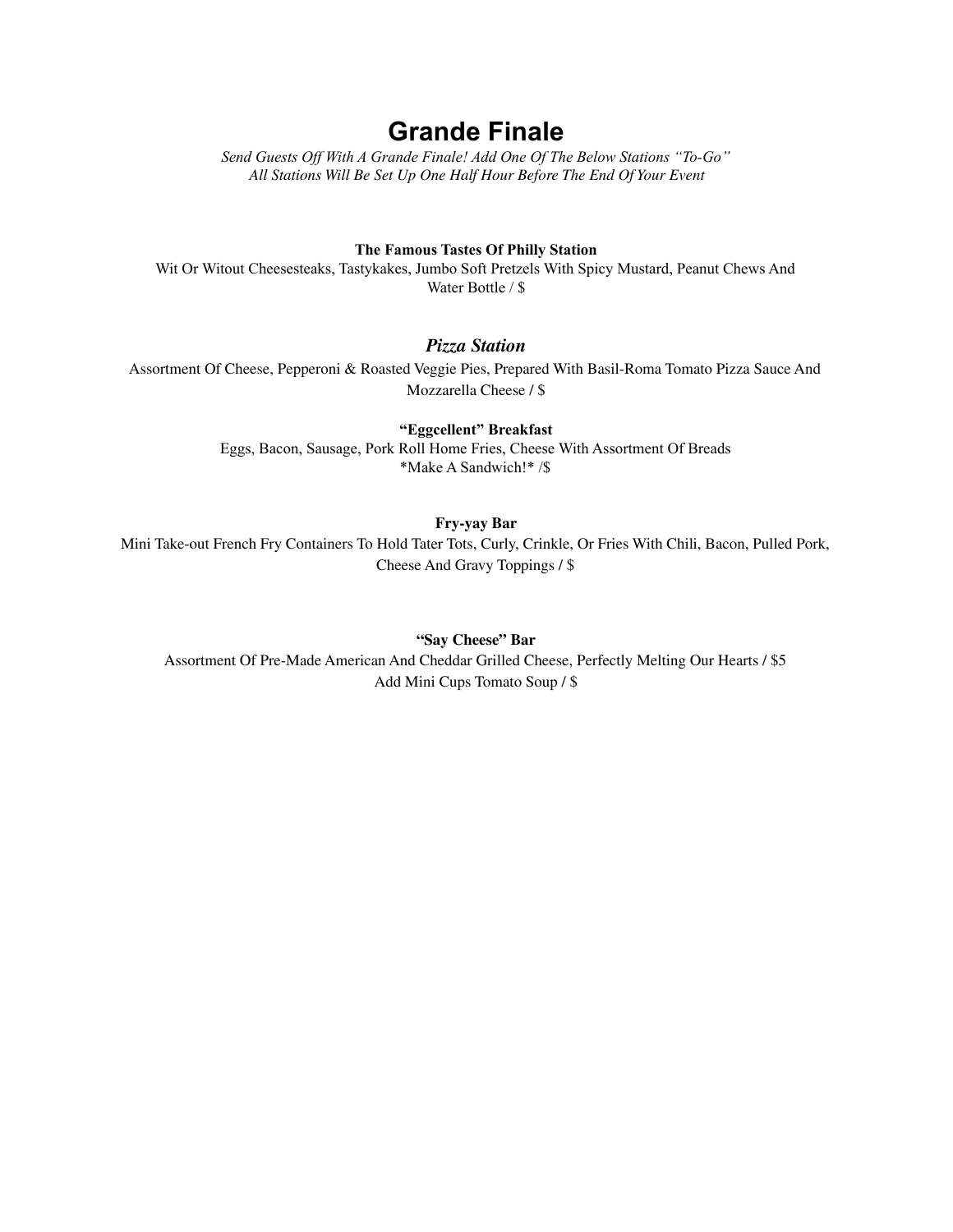### **Bar Enhancements**

Note: Per Our Terms And Conditions, No Beverages May Be Brought Onto The Property By The Host Or Guests *Pricing Per Person*

### **From The Vine**

**Wine Flights** House Red And White Options Before Salad & Main Entrees / \$ Entire Evening / \$

**Pen Ryn Wine List** Select Special Ordered Wines From Our Provided List To Replace House Wines.

#### **Sangria Bar**

Red, White & Rose Wine Mixed With Seasonal Fruit Added To Main Bar / \$

### **From The Hops**

#### **Additional Beer or Wine Bar**

Cocktail Hour / \$ Reception Only: \$ Entire Evening / \$ Bartender Fee / \$

### **Additional Top Shelf Open Bar**

Cocktail Hour / \$ Reception Only: \$ Entire Evening / \$ Bartender Fee / \$

#### **From The Distillery**

## **Bottled Beer Bar**

Set Up A Station Full Of Your Favorite Beers. Ask Us About Some Of Our Popular Selections / \$ Set Up Bartender Fee / \$ Cases Priced Separately

#### **Cigar Bar**

Guests Can Light Up The Night With Outdoor Cigar Bar. Select 5 Different Types Of Cigars From The Provided List. Includes Cigar Cutters, Matches, Ashtrays / \$ Set Up + Cigars Priced Separately

#### **Scotch, Whiskey, Bourbon Bar**

Guest Sample For 2 Hours - Select 5 Options From Provided List. \$ Set Up + Bottle Prices

**\* Combine Cigar Bar And Whiskey Bar \***

\$ Set Up+ Cigar Pricing + Bottle Pricing

#### **Mix It Up**

Mojito Bar / \$ Margarita Bar / \$ Pina Colada Bar / \$ Martini Bar / \$

#### **Deluxe Spirits**

Belvedere, Grey Goose, Patron, Hennessy, Chivas Regal, Glenlivet, Johnny Walker Black, Makers Mark, Knob Creek, Woodford Reserve, Etc.. / Per Bottle Pricing Availability

\*Individual Bottles May Also Be Added To Your Bar.